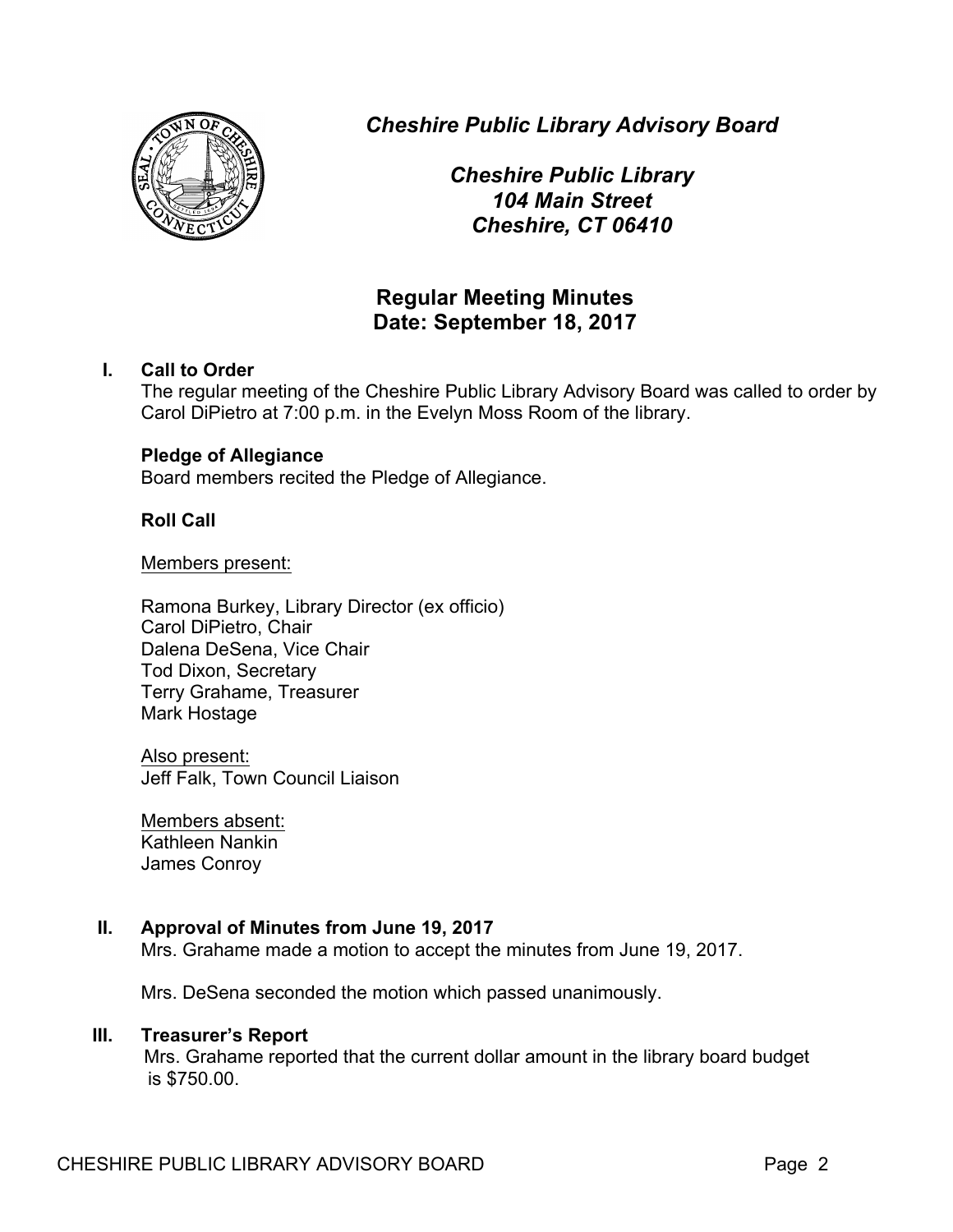#### **IV. Communications**

Several communication documents were distributed to the Board members to peruse: Trustee Handbook Cheshire Friends of the Library Newsletter 4D Design Flyer from the Wallingford Public Library

### **V. Report of the Chair**

Mrs. DiPietro reported that a friend of hers toured the Pequot Library in Southport which has a large Friends of the Library group. The Library has a Rare Books Section where books can be loaned out by educational institutions.

#### **VI. Report of the Library Director**

#### **Programs and Services**

Mrs. Burkey reported that the Library observed "Outside the Lines: Libraries Reintroduced", a global initiative which showcases creativity and innovation at public libraries. This took place the week of September 10-16.

The Library participated in the Fall Festival on September 19 where it promoted its programs and services and heard many stories about how the Library has transformed lives of Cheshire residents.

The Civic Engagement Fair will be held on September 23 from 10:00am -12:00pm at Cheshire High School. Attendees can meet with more than 20 Cheshire groups to learn how to give back to the community through volunteerism.

The Library will be observing National Voter Registration Day, all day, on September 26. Cheshire residents will be able to complete voter registration cards which are available at the front desk.

The Library will be hosting another Family Night After-Hours on Friday, October 20. The first event, held on June 30, was very successful attracting close to 200 people.

#### **Personnel**

Two new Substitute Clerks have started this month at the Library: Evelyn Fisher and Nicole Hansen.

The vacant 15-hour Library Technical Assistant position is in the interview process.

The Library has a new Children's Librarian, Allison Allen, who will begin on September 25.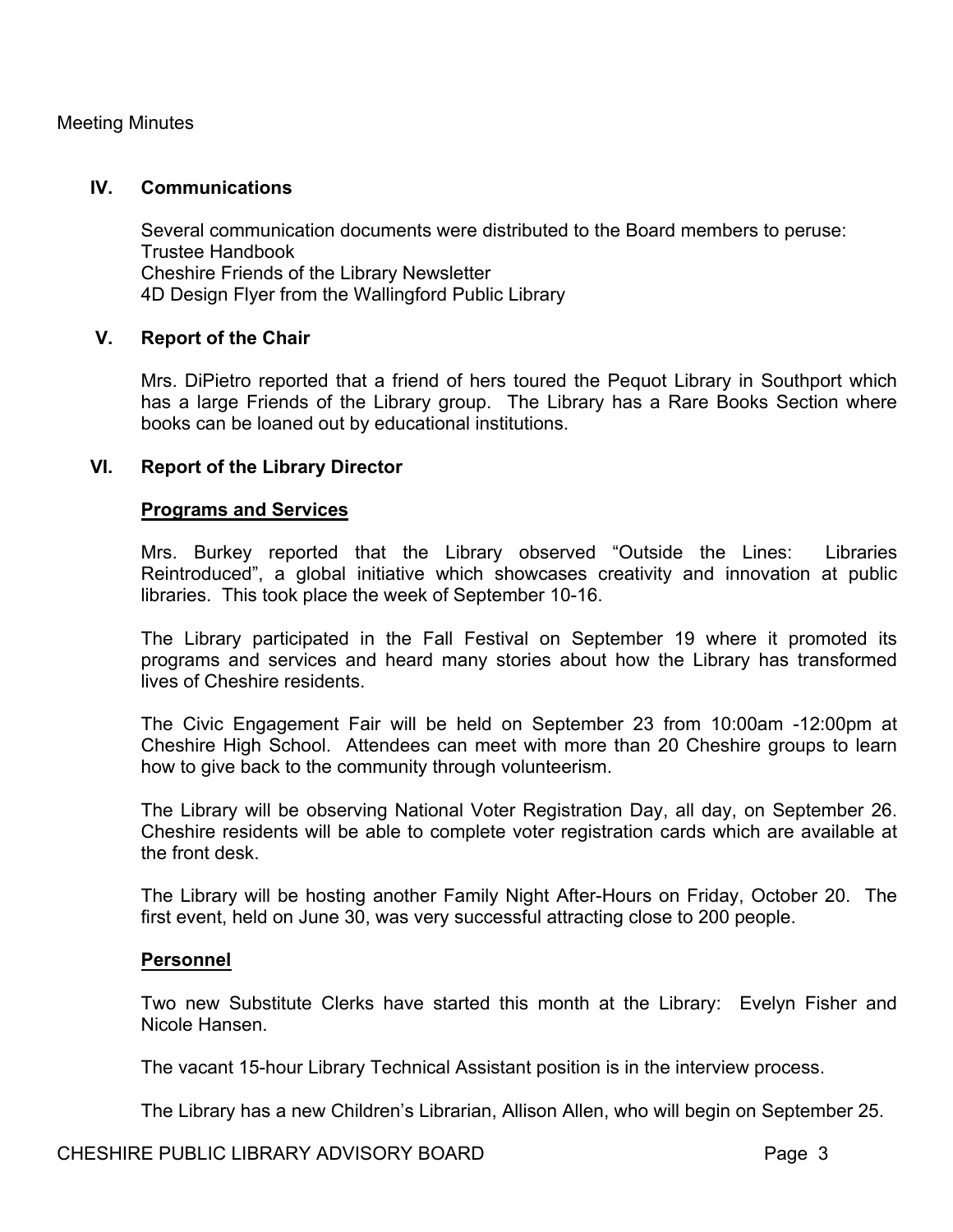The Library is still down two 25-hour positions this fiscal year, one that was frozen for the entire year and the other which was eliminated.

# **Financial**

Cheshire is anxiously awaiting a state budget in order to determine how local services will be effected.

### **Building and Grounds**

The bid opening for the remodel project is on October 2. Assuming that a qualified low bidder is secured, construction will begin in late October and will last for approximately 7 months. There will be some service interruptions with more information to come once Library staff has met with the selected contractor. During construction, the upstairs area will be accessible to patrons and it will be monitored by webcam.

The front sidewalks and concrete stair walls are currently being refurbished.

The Department of Public Works (DPW) has asked for pricing for replacing the flooring material in the Mary Baldwin Room. The carpeting is permanently stained and a more durable material will be selected to service this high traffic area.

#### **Policies and Planning**

Mrs. Burkey is continuing to work on the town-wide Building Use Policy document to amend to allow (reasonable) consumption of alcohol at the Library and Artsplace. This has turned into a complete revision of the entire town wide policy, for all town facilities. This requires a great deal of input from other town department heads and staff.

#### **Other/Artsplace/Friends**

The Artsplace/Friends of CPFA Author night will be held on October 11. Kristan Higgins, romance author, will discuss her latest title *On Second Thought*. Proceeds from the evening will benefit Art Heals.

The September art exhibit in the Mary Baldwin Room is the Artsplace Colored Pencil Student Art Show.

Mrs. Burkey is serving as the chair of the Library Connection, Inc. Strategic Planning Task Force and has been recently appointed to the Connecticut State Library's Advisory Council on Library Planning and Development. She is also on the Board of the Connecticut State Library.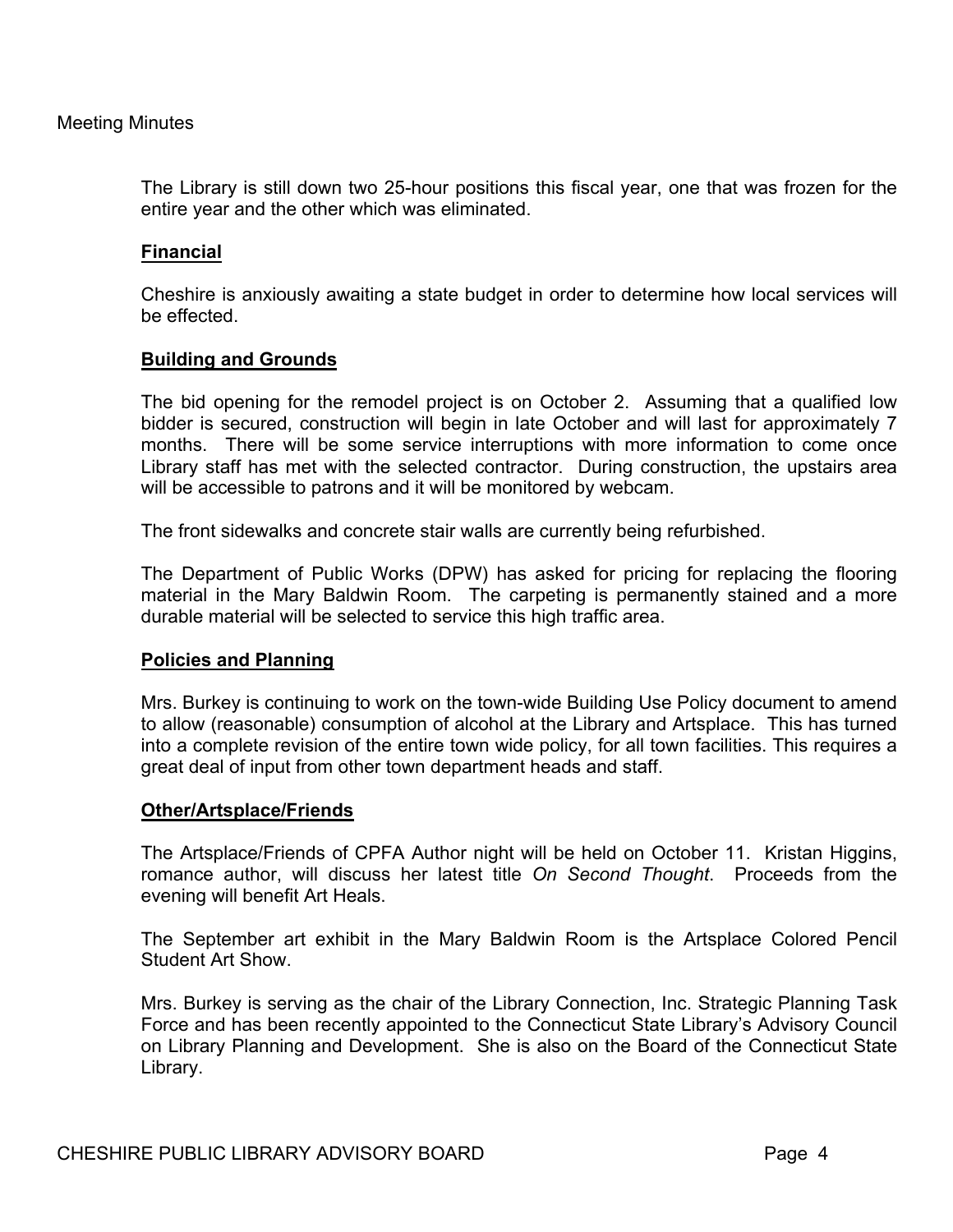In October, Mrs. Burkey and Lucas Franklin (Head of Children's Services) will speak at the New England Library Association's annual conference on the topic of "Community Engagement."

Respectfully Submitted, Ramona Burkey, M.L.S. Library Director

*Please see our monthly calendar at www.cheshirelibrary.org for a full listing of library programs and events.*

#### **VII. Unfinished Business**

There was nothing to report.

#### **VIII. New Business**

#### Annual Appeal & Fund Development

The Library is in need of funding so that programs and projects can continue. It is being proactive by brainstorming ways for fund development and outreach. Mrs. Burkey asked for volunteers from the Board to be on a fundraising committee. The committee members are Carol DiPietro, Terry Grahame, Dalena DeSena and Dawn Guite. The first committee meeting will be held on October 3 at 3:00pm at the Library. Mrs. Burkey will confirm meeting site and distribute materials prior to this date.

This will be the first appeal for the Library. Mrs. Burkey distributed a draft appeal letter to the board members which will be finalized at the committee meeting. The letter materials will include pictures of programs and activities which have taken place at the Library along with a checklist for donation levels. Donations will also be available online.

Mr. Falk said that when he was a member of the Police Benevolent Association, approximately \$4,000.00 was spent for printing, stuffing and postage. Stamped letters brought the highest success rate for donations.

There was a discussion regarding fund raising details, activities, and the organizations that the Library partners with and who should receive appeal letters.